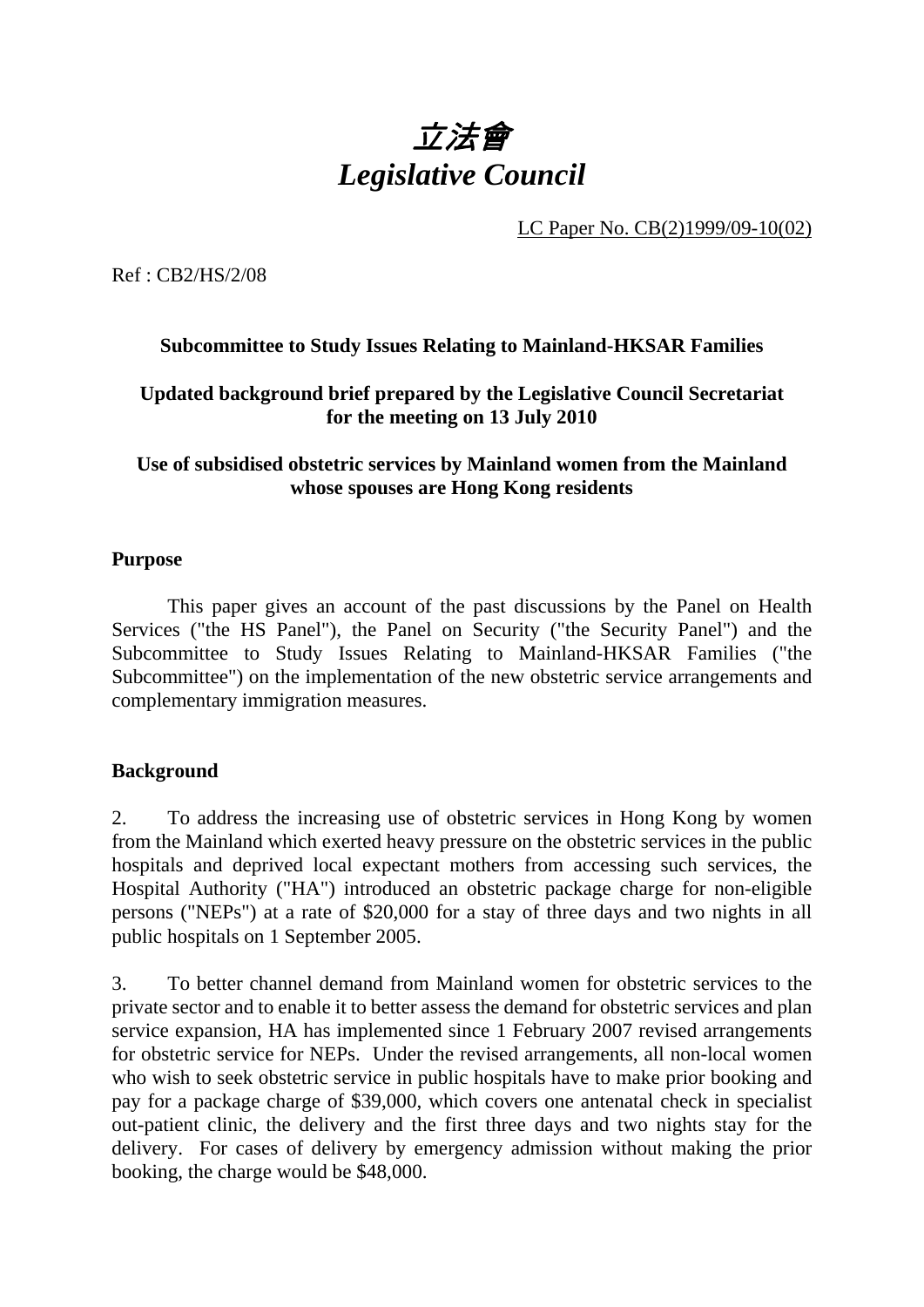#### **Past discussions**

4. The HS Panel held discussions with the Administration on 8 January 2007, 16 and 30 April 2007 and 18 February 2008 on the new obstetric service arrangements for NEPs, and received views from 10 deputations at the meeting on 30 April 2007. The Security Panel also discussed the implementation of the new obstetric service arrangements and complementary immigration measures at the meeting on 8 May 2007. Major views/concerns expressed by members and the Administration's responses are set out in the ensuing paragraphs.

#### Obstetric service charge for NEPs whose spouses are Hong Kong residents

5. In the course of the discussions by the HS Panel, some members were of the view that HA should adopt a two-tier structure for the NEP obstetric package charge by applying its revised rate of \$39,000/\$48,000 to NEPs with no marital ties in Hong Kong while allowing NEPs whose spouses were Hong Kong residents to pay the old rate of \$20,000. They pointed out that many NEP pregnant women whose spouses were Hong Kong residents were forced to give birth in the Mainland due to lack of financial means, which was detrimental to family unity and social integration. Under the existing immigration policy, babies fathered by Hong Kong residents but born in the Mainland had to apply under the One Way Permit ("OWP") Scheme to settle in Hong Kong, whereas Chinese citizens born in Hong Kong had right of abode in Hong Kong regardless of the status of their parents according to Article 24(2)(1) of the Basic Law.

6. The Administration indicated that it had no intention to introduce an extra tier in the NEP obstetric package charge for NEPs whose spouses were residents of Hong Kong. Under the population policy, eligibility for subsidised public benefits was restricted to holders of Hong Kong Identity Card or children under the age of 11 who were Hong Kong residents. Persons not holding a Hong Kong Identity Card, i.e. NEPs, including Two Way Permit ("TWP") holders who were spouses of Hong Kong residents, might access public medical services in Hong Kong by paying the specified charges applicable to them. Whilst recognising that marriages between residents of Hong Kong and the Mainland would become increasingly prevalent, the onus should be on those couples who engaged in cross-boundary marriages to make appropriate plans to meet their medical needs.

7. Members considered the Administration's explanation unacceptable for the following reasons. First, the rate of \$20,000 was set on a cost recovery basis. Second, NEPs whose spouses were Hong Kong residents were in effect members of Hong Kong families. Although these NEPs had yet to become residents of Hong Kong under the OWP Scheme, many held TWPs and stayed in Hong Kong throughout the year except for days when they had to return to the Mainland to renew their visit endorsement.

8. The HS Panel passed a motion on 16 April 2007 urging the Administration to allow NEPs whose spouses were Hong Kong residents to pay the old rate of \$20,000,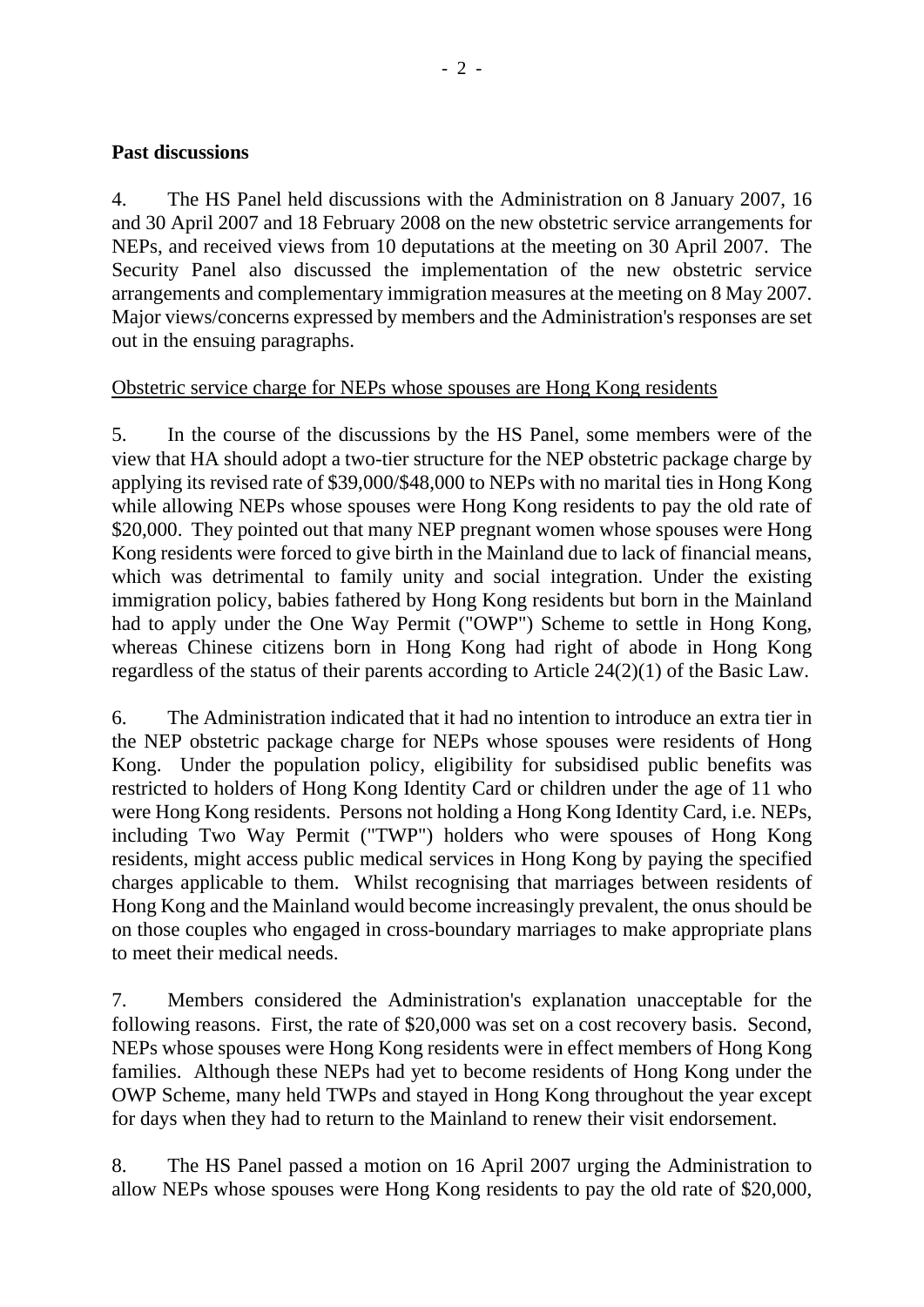and requested the Administration to provide a response by June 2007. The Administration advised that it needed more time to monitor the effects of the new obstetric service arrangements prior to making any changes to the arrangements.

## Eligibility for heavily-subsidised social services

9. Some members of the HS Panel pointed out that the existing population policy on excluding NEPs whose spouses were Hong Kong residents from getting subsidised social services should be reviewed. They suggested and members agreed that the HS Panel should line up a joint meeting with other relevant Panels to discuss with the Chief Secretary for Administration ("CS") the eligibility for public benefits by NEPs whose spouses were Hong Kong residents.

10. CS's Office advised that as CS had already briefed and exchanged views with members of the House Committee at the special meeting held on 12 October 2007 on the priority areas being pursued by the Steering Committee on Population Policy, there was nothing new that CS could apprise Panel members at that stage on the population policy concerning eligibility for public benefits by NEPs whose spouses were Hong Kong residents. The Steering Committee, chaired by CS, comprised the Financial Secretary, Secretary for Education, Secretary for Security, Secretary for Food and Health, Secretary for Home Affairs, Secretary for Labour and Welfare, Secretary for Financial Services and the Treasury, and directorates of the Departments concerned as core members.

## Refund of the NEP Obstetric Package Charge

11. A suggestion was made for fees paid at the time of booking to be refunded to the person making the booking, if the delivery did not take place eventually for reasons such as a miscarriage or unexpected matters preventing the NEPs concerned from coming to Hong Kong to give birth.

12. HA advised that the rationale of making the fees paid for the NEP obstetric package charge non-refundable was to make it a serious commitment for the person making the booking, which by itself, had incurred certain necessary costs (e.g. reservation of beds and delivery suites etc), not to mention the opportunity costs involved in case the limited resources were not fully utilised. This no-refund policy also helped to deter double booking which was not uncommon before the introduction of the revised NEP obstetric package charge. Nevertheless, if a booked case in a public hospital could not take place in unfortunate circumstances such as a miscarriage, HA would offset the medical fees so incurred, such as if the patient had made use of the associated obstetric and gynaecology services in the public hospital, against the amount already paid for under the NEP obstetric package charge.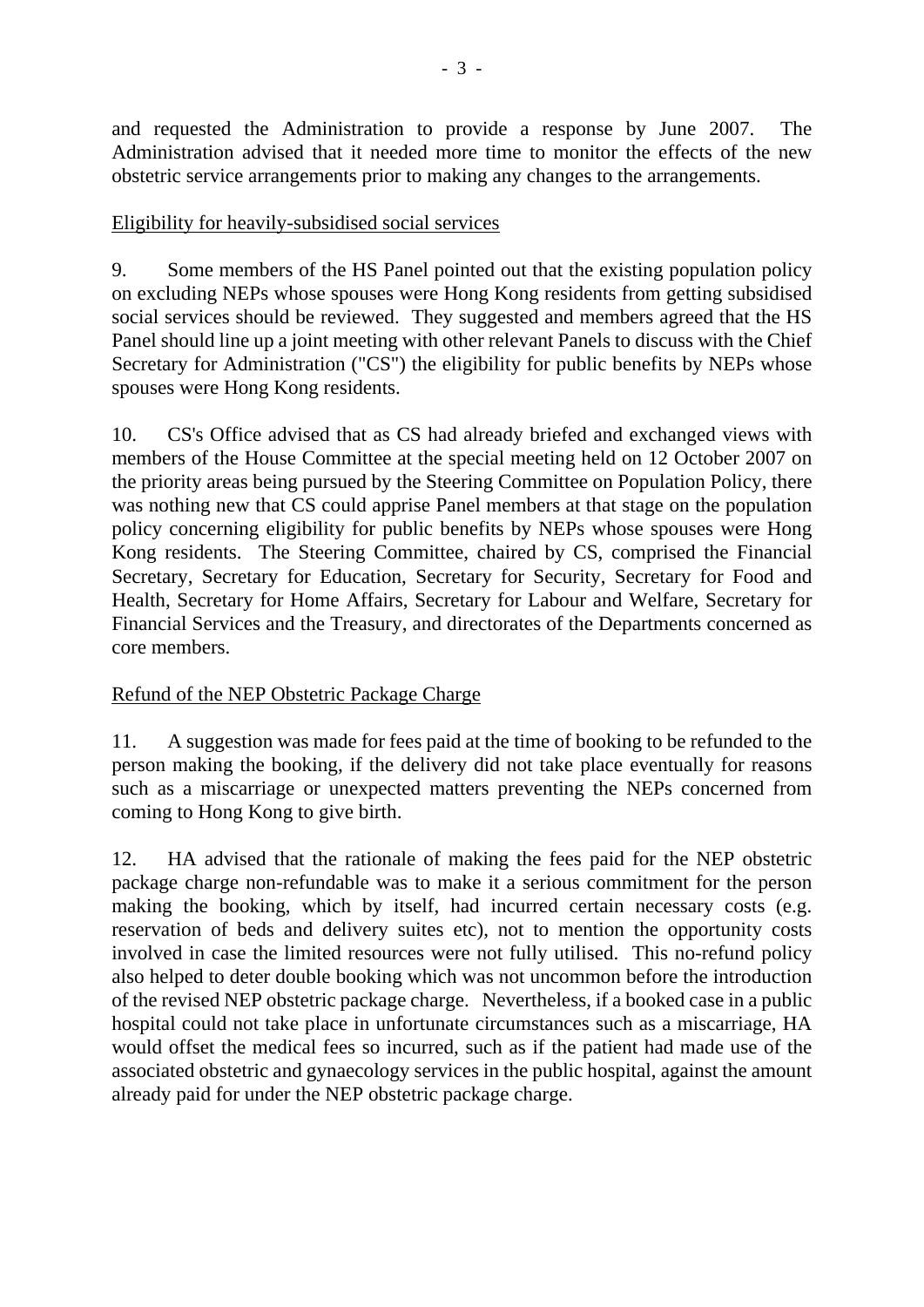13. Having considered the actual situation after implementation of the new obstetric services booking arrangements, HA implemented the following refund policy starting from 29 October 2007 after publication in the Gazette -

- (a) refund would be provided under two categories of special circumstances. The first category is the occurrence of miscarriage, termination of pregnancy or still birth. The second category was a change of status of the pregnant women from NEP to Eligible Person ("EP") during the period between payment of fees for booking and delivery;
- (b) for NEPs who had paid \$39,000 for the obstetric package charges in public hospitals, partial refund of \$20,000 would be made for justified cases fulfilling the criteria in the first category, after deducting those charges for the HA hospital services they had received for the concerned pregnancy. Under the second category, pregnant women with a change of status from NEP to EP during the period between payment of the package fee and delivery would be fully refunded for the obstetric package charges, after deducting those charges for the HA hospital services they had received for the concerned pregnancy; and
- (c) those NEPs who had paid on or after 1 February 2007 and fulfilled the relevant criteria could apply for a refund.

## Implementation of complementary measures

14. In its paper for the Security Panel in February 2007, the Administration advised that to complement the new obstetric services, the Immigration Department ("ImmD") had stepped up arrival checking of all visitors who were at an advanced stage of pregnancy, i.e. women who had been pregnant for seven months (28 weeks) or above. Those visitors whose purpose of visit was believed to be to give birth in Hong Kong were required to produce proof of booking arrangements with a local hospital. Any visitor who could not meet the immigration requirements concerned could be denied entry.

15. At the meeting of the Security Panel on 8 May 2007, members were advised that frontline staff of ImmD had by and large experienced not much difficulties in stepping up arrival checking of pregnant visitors, most of whom were well aware of the new obstetric service arrangements. Members were also advised that upon the implementation of enhanced arrival checking, the number of extension of stay applications by pregnant visitors had dropped.

## Effectiveness of the new obstetric service arrangements

16. At the meeting on 18 February 2008, the HS Panel was updated on the implementation of the new obstetric service arrangements and complementary immigration measures. Members were advised that the booking systems for obstetric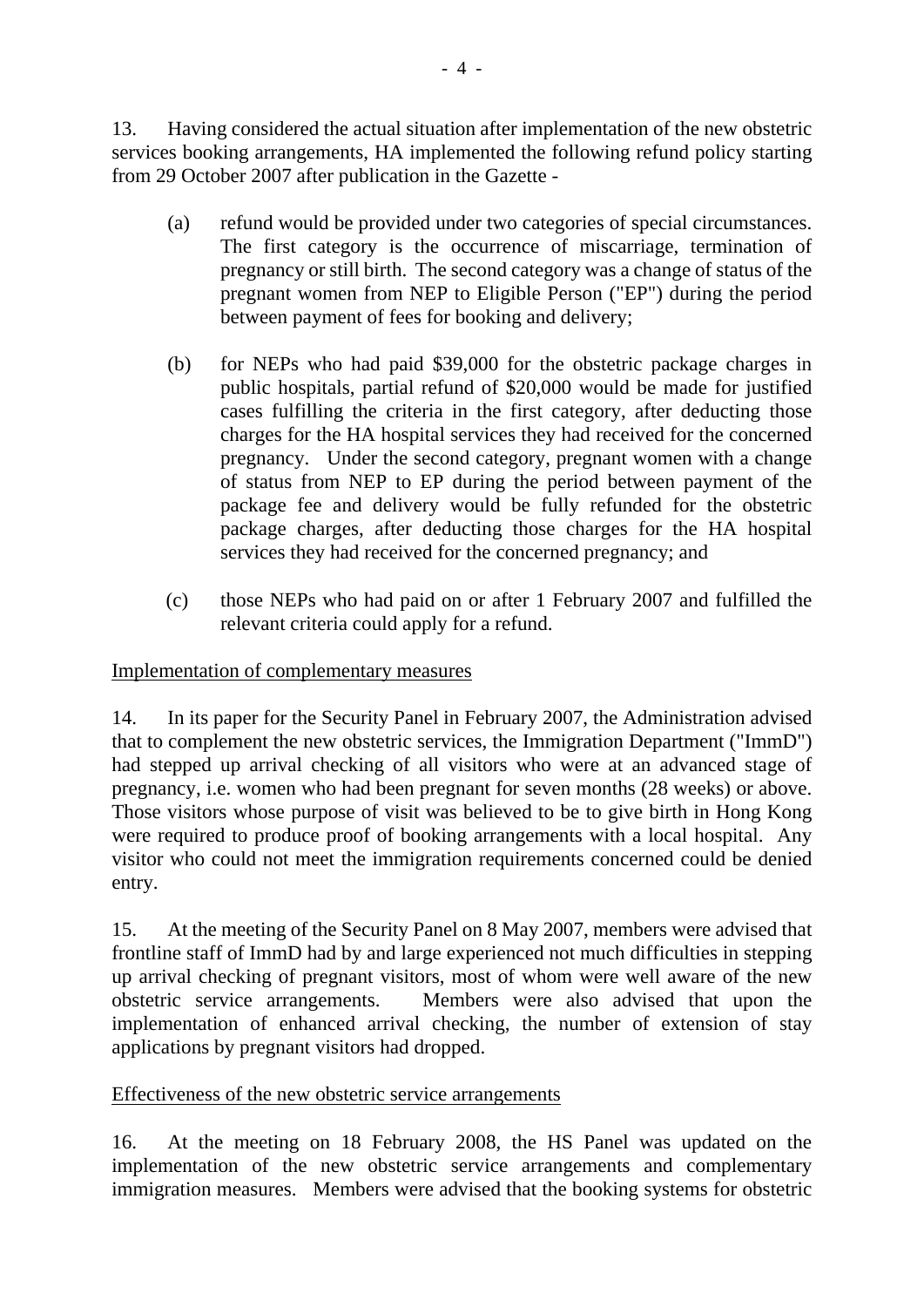services in both public and private hospitals had been working smoothly since they were launched in February 2007, specifically –

- (a) apart from ensuring the provision of priority services to local women, the booking system helped to provide up-to-date information about the booking status of obstetric services in all public hospitals;
- (b) the increase in service package charge coupled with the implementation of the booking system and immigration measures had limited the number of births by non-local women in Hong Kong to a level that could be supported by the healthcare system;
- (c) the number of non-booked obstetric cases by non-local pregnant women in public hospitals had dropped significantly; and
- (d) the overall settlement rate for obstetric services by non-local pregnant women had improved.

17. As regards the refund arrangements which took effect from 29 October 2007, as at 31 December 2007, HA had received a total of 108 refund applications and approved 95 of them.

18. Some members remained of the view that Mainland spouses of Hong Kong residents should be excluded from the NEP obstetric package charge for the following reasons –

- (a) it was detrimental to family unity and social integration and contrary to the Government's call for closer integration with the Mainland and for each married couple in Hong Kong to have three children to improve the low fertility rate, as many Mainlanders whose spouses were Hong Kong residents were forced to return to the Mainland to give birth due to lack of means;
- (b) unlike children who could immediately settle in Hong Kong if they were born in Hong Kong regardless of whether one of their parents was Hong Kong resident, children born in the Mainland to Mainlanders whose spouses were Hong Kong residents had to wait for their turn for OWPs to settle in Hong Kong thereby making it more difficult for them to adapt to Hong Kong's education system;
- (c) the new obstetric service arrangements were discriminatory against Mainlanders whose spouses were Hong Kong residents in that Mainlanders had to wait up to five years under the OWP Scheme to settle in Hong Kong and become eligible for heavily subsidised rates for public medical services, whereas this was not the case for other non-local spouses of Hong Kong residents; and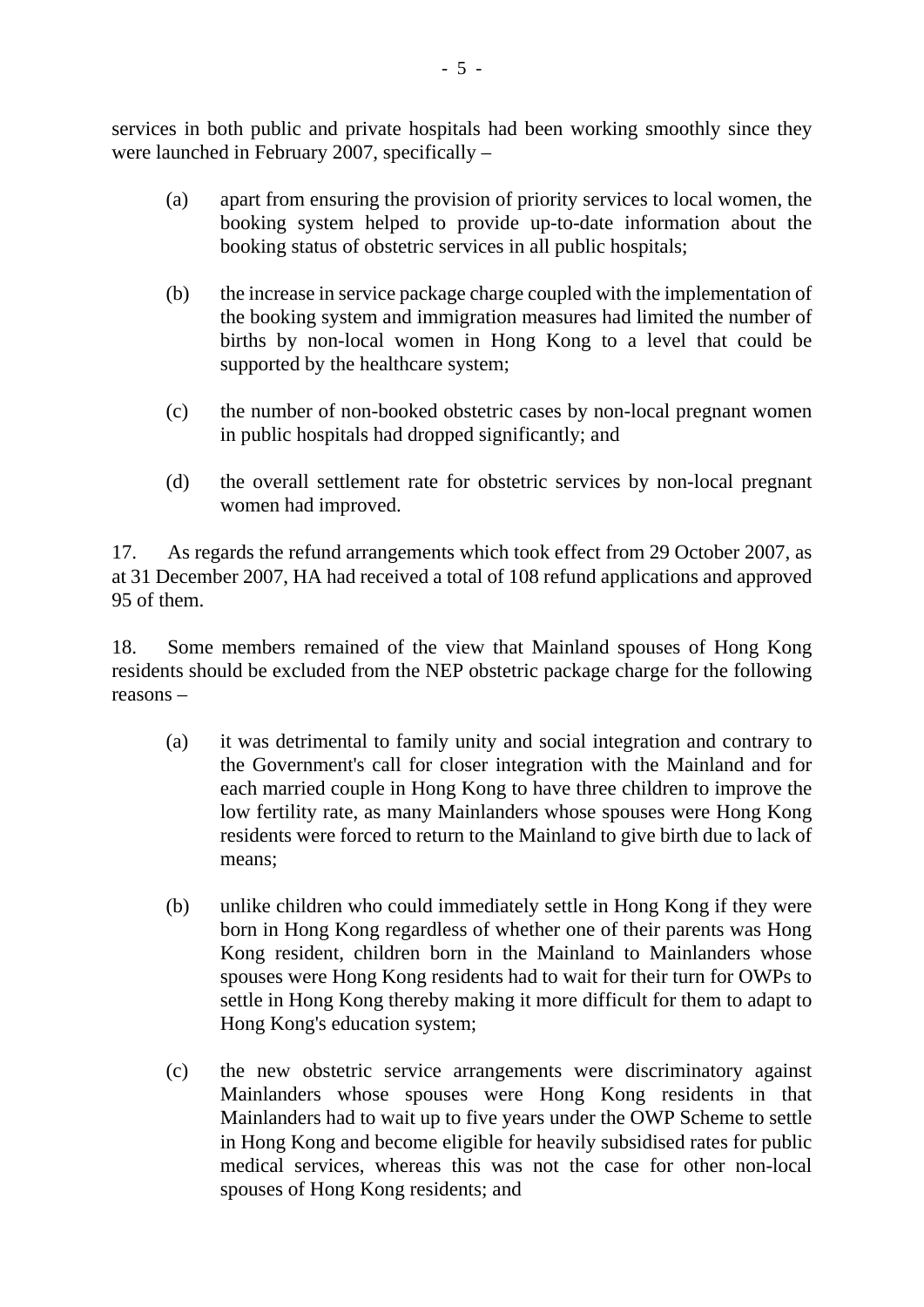(d) Mainland women whose spouses were Hong Kong residents were not only members of Hong Kong families but also members of the community as they were able to stay in Hong Kong virtually year-round on the strength of the multiple visit endorsement under TWP while they were waiting for their turn for OWPs to settle in Hong Kong.

#### **The Subcommittee's deliberations**

#### Impact on capacity of public obstetric services

19. At its meetings on 29 June and 28 July 2009, the Subcommittee received views from eight deputations on and discussed with the Administration the obstetric service arrangements for Mainland women whose spouses were Hong Kong residents. Members generally held the view that the obstetric service arrangements were contrary to the population policy of encouraging births, and it was detrimental to family unity and social integration.

20. The Administration reiterated that the objective of its policy on obstetric service was to ensure that Hong Kong residents were given proper and adequate obstetric service given that public resources were finite. In 2007, there were 27 574 live births born in Hong Kong to Mainland women, of whom 18 816 were born to Mainland women whose spouses were not Hong Kong residents. The corresponding figures in 2008 were 33 565 and 25 269. In the light of the upward trend for use of public obstetric services by Hong Kong pregnant women, there was a need to limit the number of NEPs coming to Hong Kong to give births at a level that could be supported by the public healthcare system, and thereby all NEPs should continue to be subject to the same NEP rates for relevant services in the public healthcare system. Consequent upon the implementation of the new obstetric service arrangements in February 2007, it was recorded that in the first five months of 2009, the number of local pregnant women giving birth in public hospitals had increased by 10.8% as compared to the corresponding period in 2006; while the number of non-local pregnant women giving birth in public hospitals had decreased by 9.3% as compared to the corresponding period in 2006. The number of deliveries by non-local pregnant women in public hospitals through Accident and Emergency Departments had decreased significantly by 91.6% when compared to the corresponding period in 2006.

21. The Administration further advised that after the Subcommittee meeting on 29 June 2009, the Food and Health Bureau ("FHB") made an assessment on the subject in the light of the deliberations of the Subcommittee. Taking into account FHB's policy objectives of the obstetric service charge arrangements; the read-across implications on other heavily subsidised public services; and the need to ensure rational use of the finite public resources, on balance, the Administration considered that the existing obstetric service charge arrangements for NEPs remained appropriate.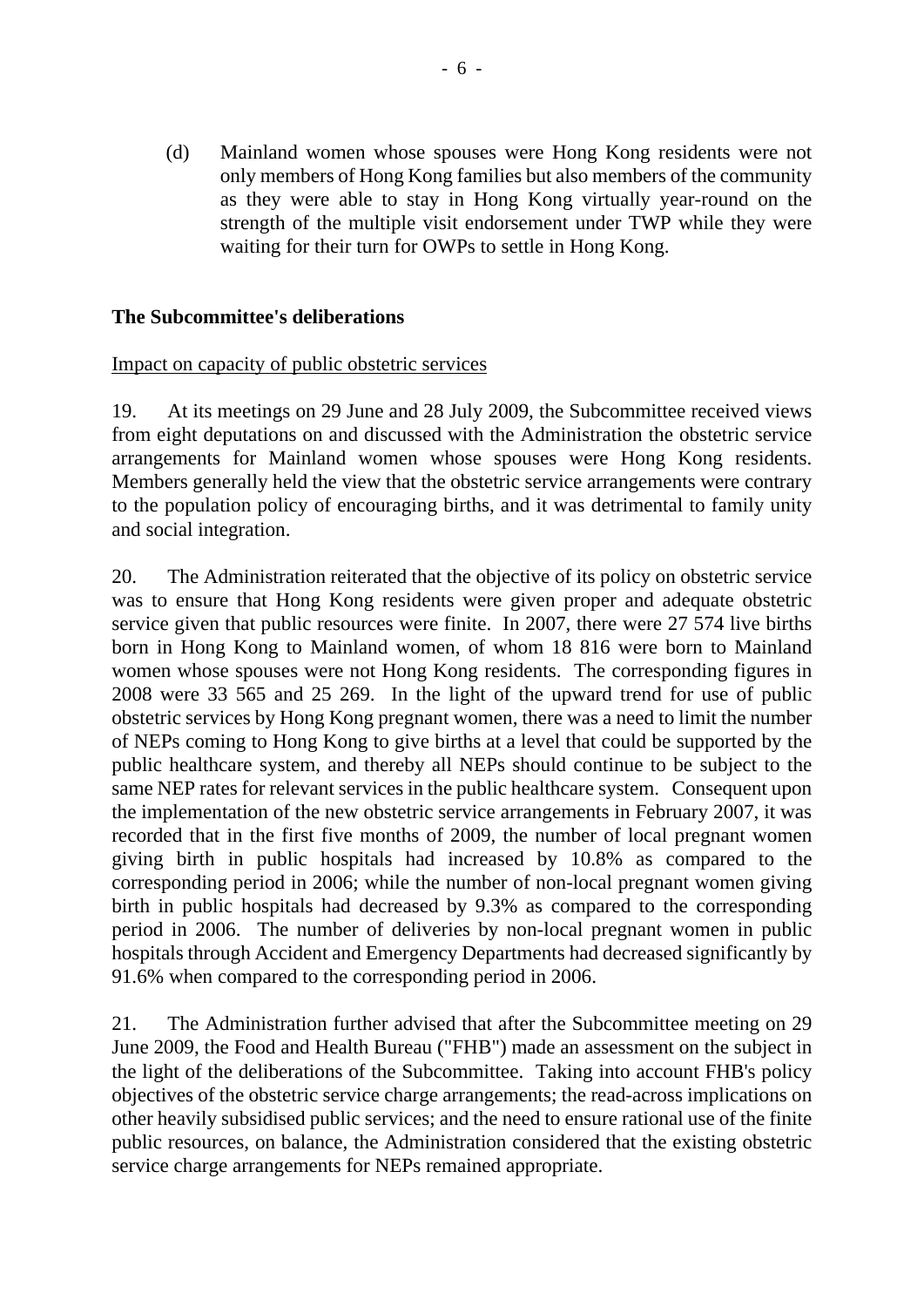22. The Subcommittee passed a motion moved by Hon LEUNG Yiu-chung at the meeting on 28 July 2009, as follows –

"That this Subcommittee requests the Government to assess the impact on

- (a) the capacity of public medical services in Hong Kong; and
- (b) the population policy

if Mainland spouses of Hong Kong residents are given equal treatment with local women in using obstetric services, including the waiting time required and the level of service charges, and submit an assessment report to facilitate follow-up deliberation by the Subcommittee."

23. The Subcommittee also agreed to invite views from the Equal Opportunities Commission ("EOC") on whether applying the same obstetric service package charges for NEPs whose spouses were Hong Kong residents and those with no marital ties in Hong Kong constituted an unfair treatment to the former. In its reply, EOC advises, among others, that on the available information, it takes the view that the distinction between NEPs whose spouses are Hong Kong residents and NEPs whose spouses are not Hong Kong residents does not engage anti-discrimination ordinances.

24. The Administration subsequently advised the Subcommittee on 19 January 2010 that the service capacity in the public hospitals was under considerable pressure. The annual delivery capacity in HA had been fully utilised in the past two years. The service capacity had been stretched to its limit during peak season and the booking for obstetric service for NEPs in HA was suspended from September to December in 2008 and then from October to December in 2009 to ensure local women would receive adequate obstetric service. Members were advised that if those NEPs with Hong Kong resident husbands were to be charged the EPs rate for obstetric service, the Administration expected that there would be substantial increase in the number of such NEPs seeking to deliver in the public hospitals, causing enormous pressure on the service capacity.

25. Some members remained of the view that children born to Mainland mothers and fathered by Hong Kong residents were in effect members of Hong Kong families. These Mainland women should therefore be entitled to use subsidised obstetric service.

#### Deliberations of the Family Council and the Steering Committee on Population Policy

26. Apart from requesting the Administration to follow up on the motion passed at the meeting on 28 July 2009, members also requested the Administration to convey members' views to the Steering Committee on Population Policy and the Family Council for consideration and follow-up discussion on the policy of obstetric service and the impacts of the policy on family reunion. As the use of subsidised public benefits was related to the population policy, members took a strong view that CS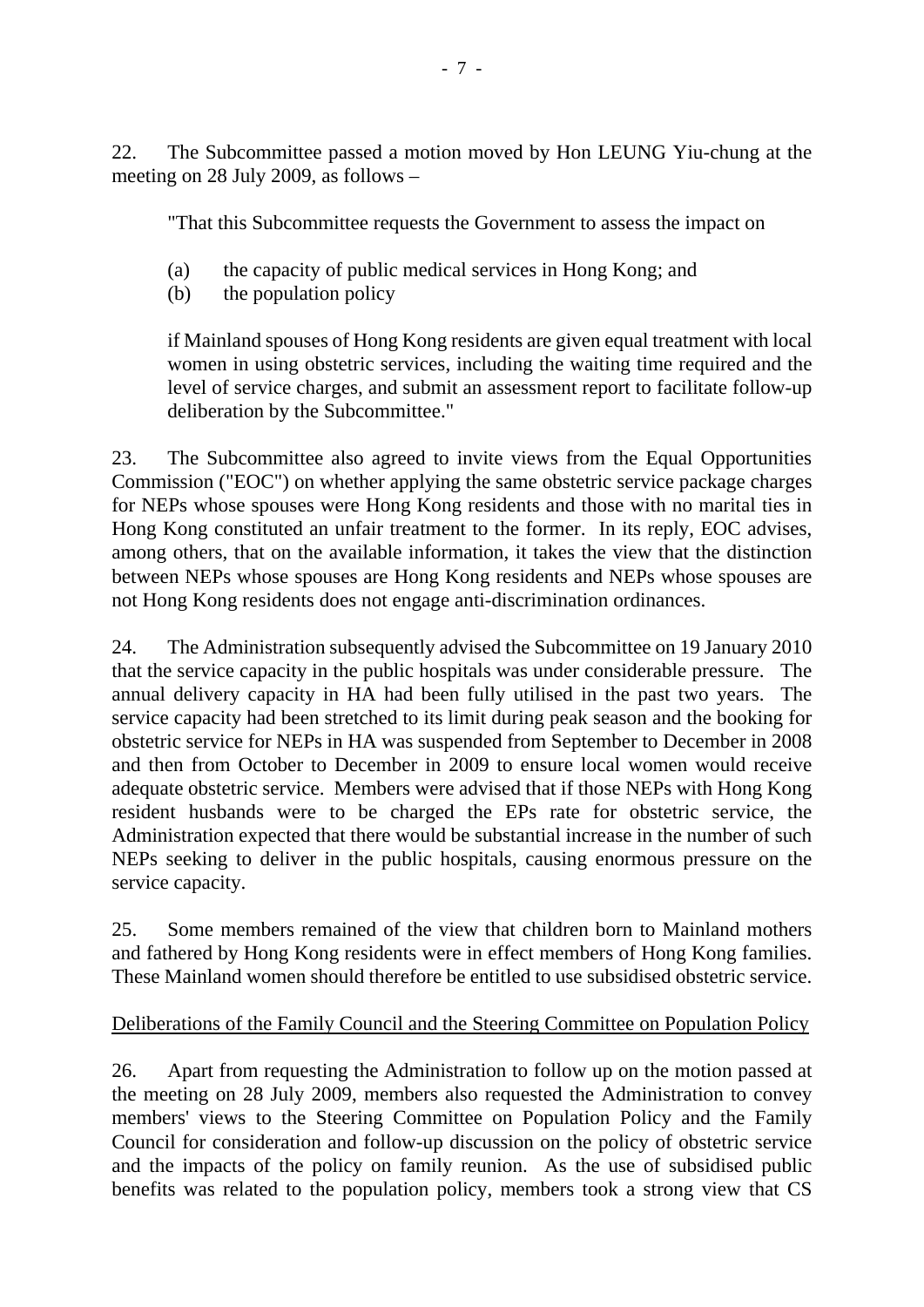should attend future meeting(s) of the Subcommittee when the subject was discussed again. The Administration advised that the Steering Committee on Population Policy had been kept informed of the deliberations of the Subcommittee on the matter.

27. At the meeting on 19 January 2010, the Administration advised that the Family Council noted the views of the Subcommittee on the obstetric service arrangements of HA for non-Hong Kong resident women at its meeting in September 2009. The Family Council had deliberated on the existing obstetric service charge arrangements for non-local resident women from the family angle. Taking into account the need to balance consideration of a multitude of factors, it concluded that the obstetric service charge arrangements were effective and no review was considered necessary at this stage.

28. Members were also advised that the Steering Committee on Population Policy had thoroughly considered the views of the Subcommittee, the Family Council and FHB on the issue regarding obstetric service arrangements for NEPs in public hospitals, in particular arrangements for Mainland women whose spouses were Hong Kong residents. From the population policy angle, the Steering Committee considered that even if Mainland women whose spouses were Hong Kong residents were entitled to the subsidised rates as local women in using obstetric service arrangements in public hospitals, its impact on the Hong Kong population would be limited. Having regard to the policy objectives of the obstetric service arrangements and read-cross implications on other heavily subsidised healthcare services if there was a change to the definition of EP for public healthcare services, the Steering Committee considered that the existing obstetric service charge arrangements for NEPs should be maintained.

29. While noting that the Family Council had deliberated on the matter, some members took the view that the eligibility for using subsidised obstetric service in public hospitals should be further considered on a household basis by the Family Council. The Administration advised that the Family Council had deliberated the matter from the family angle and concluded that no review was considered necessary at this stage. Nonetheless, the Administration would convey members' views to the Family Council for consideration.

## Refund arrangement

30. Some members considered that a two-tier structure should be adopted for the NEP obstetric package charges for Mainland spouses of Hong Kong residents and those NEPs with no martial ties in Hong Kong. Moreover, the Administration should review the refund arrangements of unused obstetric services and provide a pro-rata refund according to the notification period.

31. As regards the refund arrangements for unused obstetric services, the Administration pointed out that HA implemented a refund policy starting from October 2007 under which if a booked case in a public hospital could not take place in unfortunate circumstances such as miscarriage, a partial refund of not more than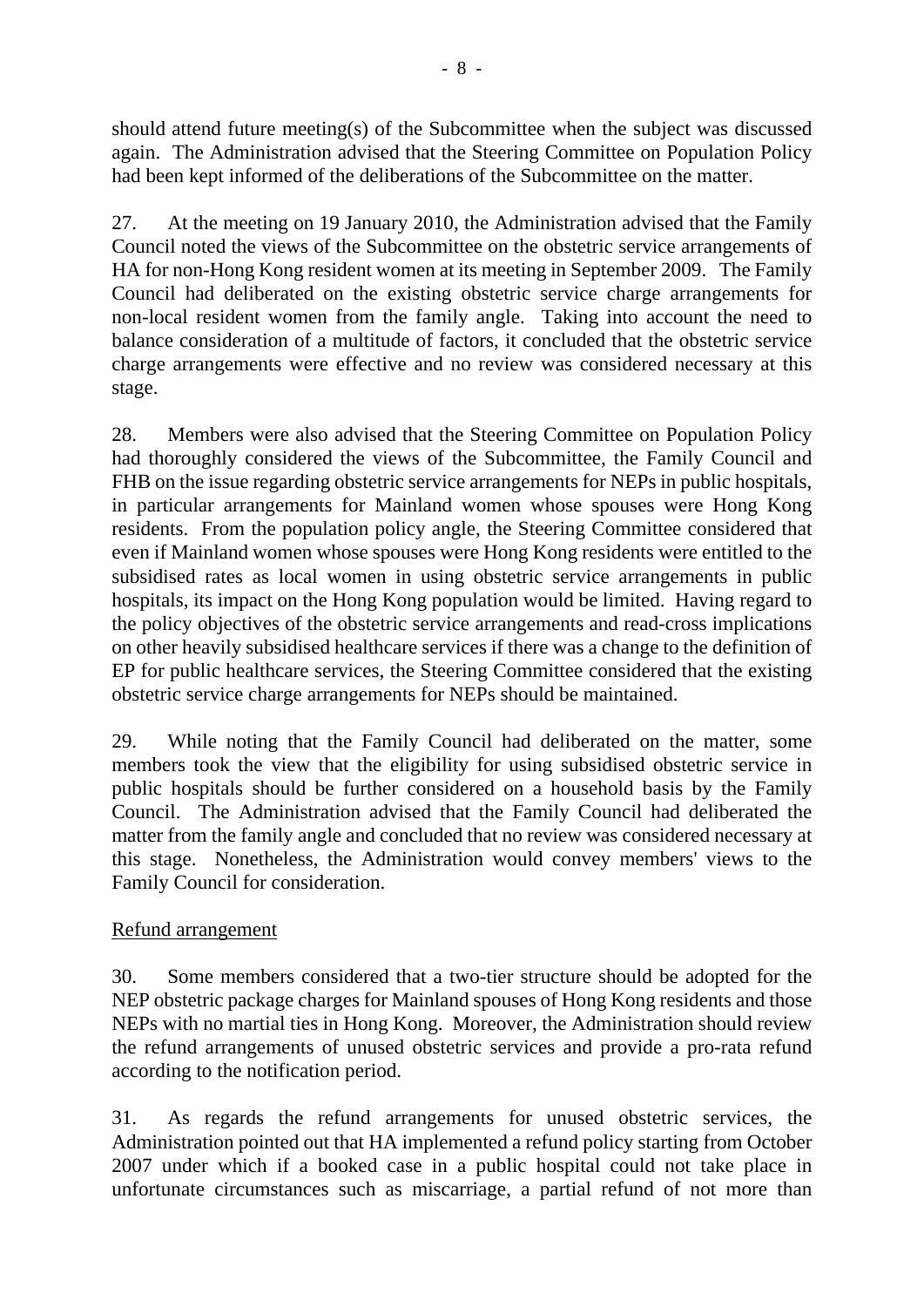\$20,000 would be made. According to the Administration, the amount was set at no more than \$20,000 to serve as a disincentive for NEPs to use public obstetric services, as well as to cover the additional costs incurred by HA in the implementation of the new obstetric services arrangement, which included the cost of operating the booking arrangement and additional manpower cost for providing service. The Administration would consider members' views on the refund arrangements after the conclusion of the ongoing judicial review applications<sup>1</sup>.

32. Members may wish to note that the Court of Appeal rejected the challenges in the applications for judicial review and handed down the judgment on 10 May 2010.

## **Related information**

33. At the Council meeting on 10 January 2007, Dr Hon Joseph LEE moved a motion urging the Government to expeditiously formulate feasible and effective policies and measures to re-allocate public resources to resolve the problem brought about by non-local pregnant women giving birth in Hong Kong. Dr Hon Kwok Ka-ki and Hon Andrew CHENG moved amendments to the motion. The motion as amended by the two Members was carried.

#### **Relevant papers**

-

34. Members are invited to access the Legislative Council's website (http://www.legco.gov.hk) for details of the relevant papers and minutes of the meetings. A list of relevant papers is in the **Appendix**.

Council Business Division 2 Legislative Council Secretariat 7 July 2010

<sup>1</sup> According to the Administration, the obstetric service package charge for NEPs in public hospitals is being challenged in two ongoing applications for judicial review. In the first application, the applicants challenged, among others, the Government's policy to exclude non-Hong Kong resident spouses of Hong Kong residents from the definition of EPs and decision of HA to revise the obstetric service package charge for NEPs since 1 February 2007. The application was dismissed by the Court of First Instance in the judgment handed down in December 2008. The applicants have lodged an appeal and the hearing before the Court of Appeal will take place in March 2010. The second application which involved a similar challenge to the exclusion of the applicant from subsidised obstetric services was heard before the Court of First Instance in September 2009.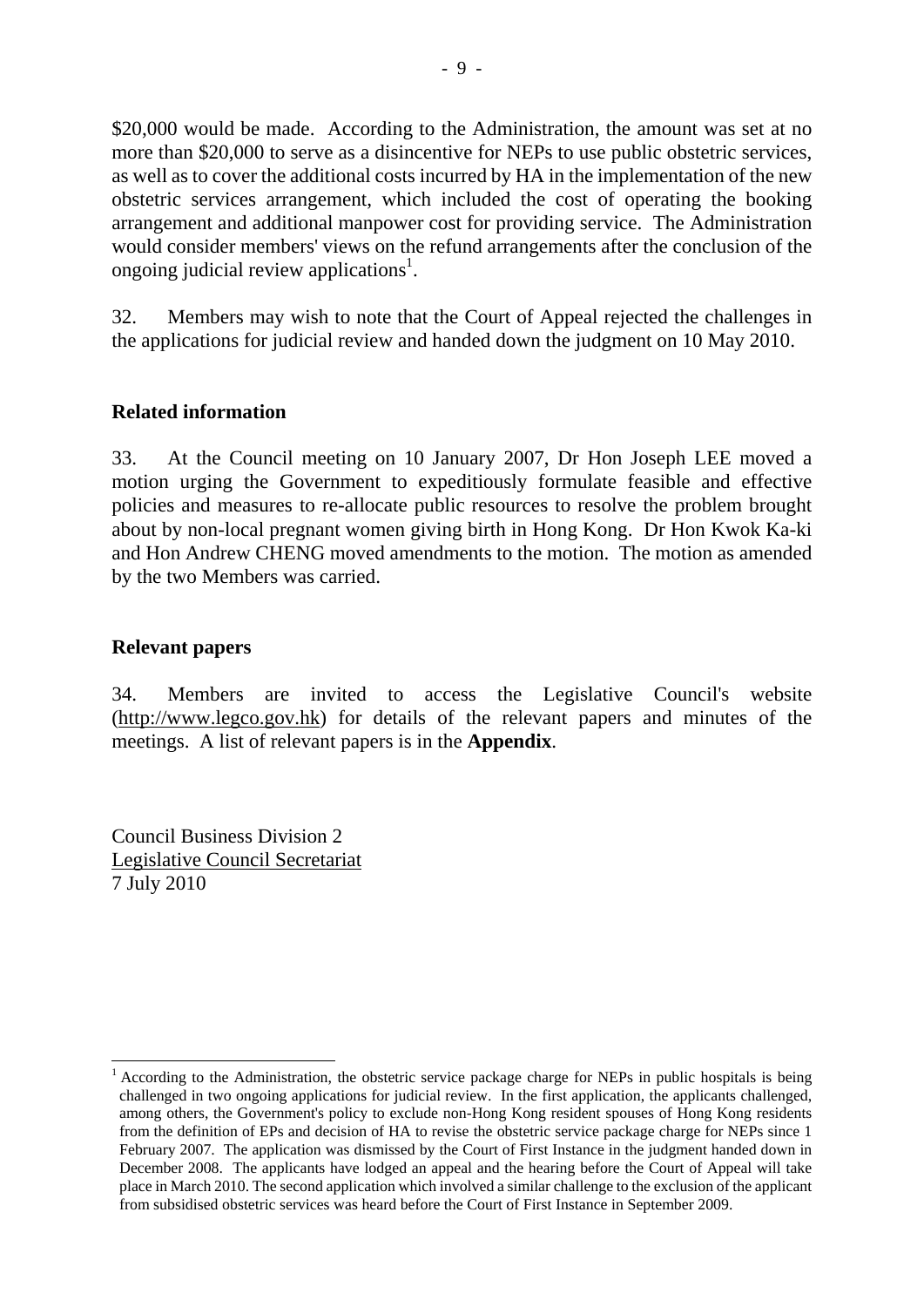# **Appendix**

## **Relevant Papers/Documents**

| <b>Meeting</b>                  | <b>Meeting Date</b> | <b>Papers/Motion</b>                                                                                                    |
|---------------------------------|---------------------|-------------------------------------------------------------------------------------------------------------------------|
| Legislative Council             | 10 January 2007     | Proceedings of the motion debate on<br>non-local pregnant women giving<br>birth in Hong Kong held on 10<br>January 2007 |
| <b>Panel on Health Services</b> | 8 January 2007      | Administration's paper<br>LC Paper No. CB(2)761/06-07(03)                                                               |
|                                 |                     | Minutes of meeting<br>LC Paper No. CB(2)1043/06-07                                                                      |
|                                 | 16 April 2007       | Administration's paper<br>LC Paper No. CB(2)1552/06-07(01)                                                              |
|                                 |                     | Minutes of meeting<br>LC Paper No. CB(2)2080/06-07                                                                      |
|                                 | 30 April 2007       | Minutes of meeting<br>LC Paper No. CB(2)2410/06-07                                                                      |
|                                 | 18 February 2008    | Administration's paper<br>LC Paper No. CB(2)1050/07-08(03)                                                              |
|                                 |                     | Minutes of meeting<br>LC Paper No. CB(2)1264/07-08                                                                      |
| Panel on Security               | 8 May 2007          | Administration's paper<br>LC<br>Paper Nos. $CB(2)1130/$<br>06-07(01) and CB(2)1736/06-07<br>(04)                        |
|                                 |                     | Minutes of meeting<br>LC Paper No. CB(2)2285/06-07                                                                      |